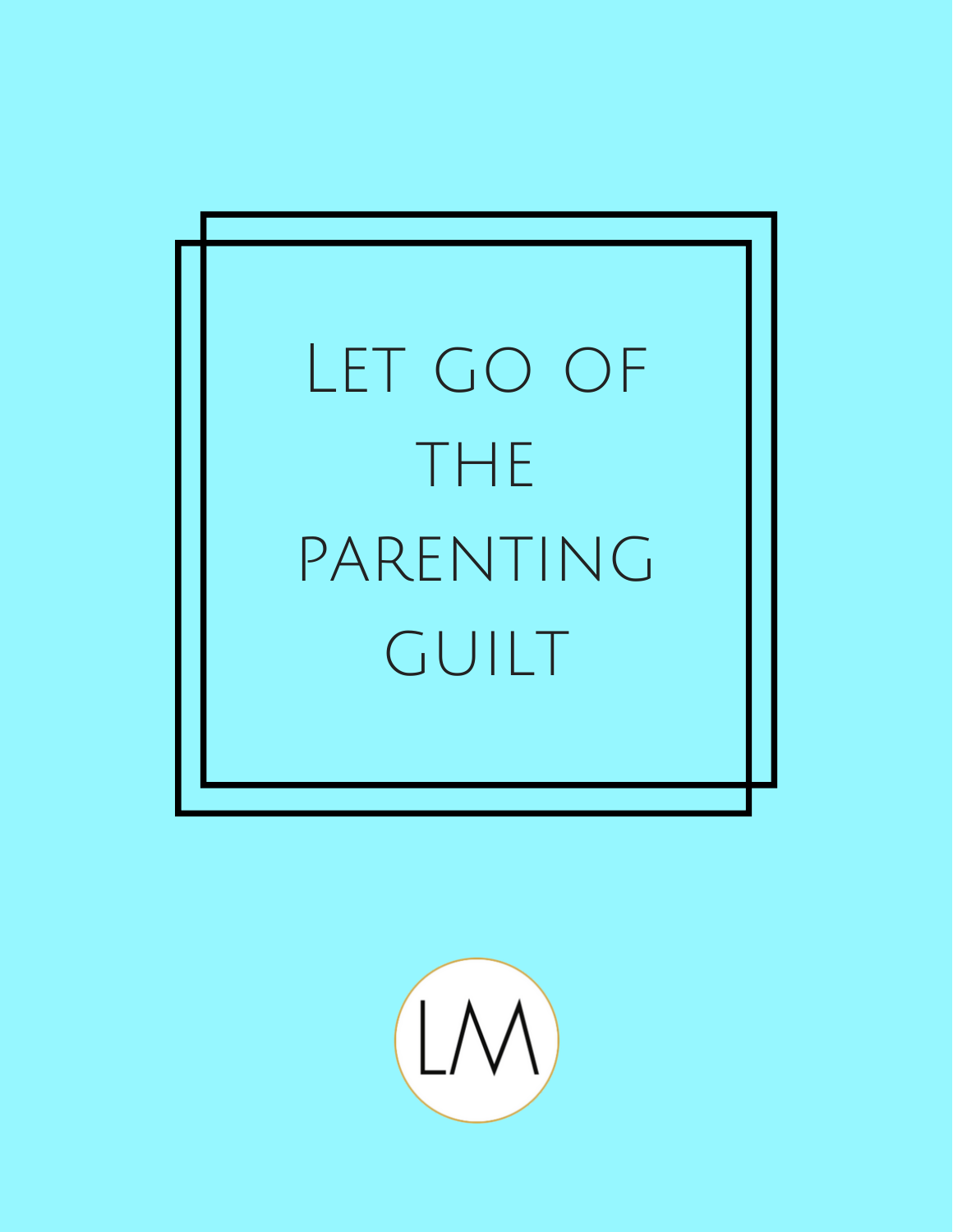### BEFORE YOU START TAKE A MOMENT TO BREATHE AND CONNECT WITH YOUR THOUGHTS AND FEELINGS. THEN RESPOND TO THESE QUESTIONS WITH THE FIRST THOUGHT THAT COMES TO YOUR MIND. *1. Evaluate your feelings*

1.How does the guilt shape you?

2.Does it help you make better decisions ?

3.Does it make you happier and better ? Or more stressed ?

4.What do you feel most guilty about now?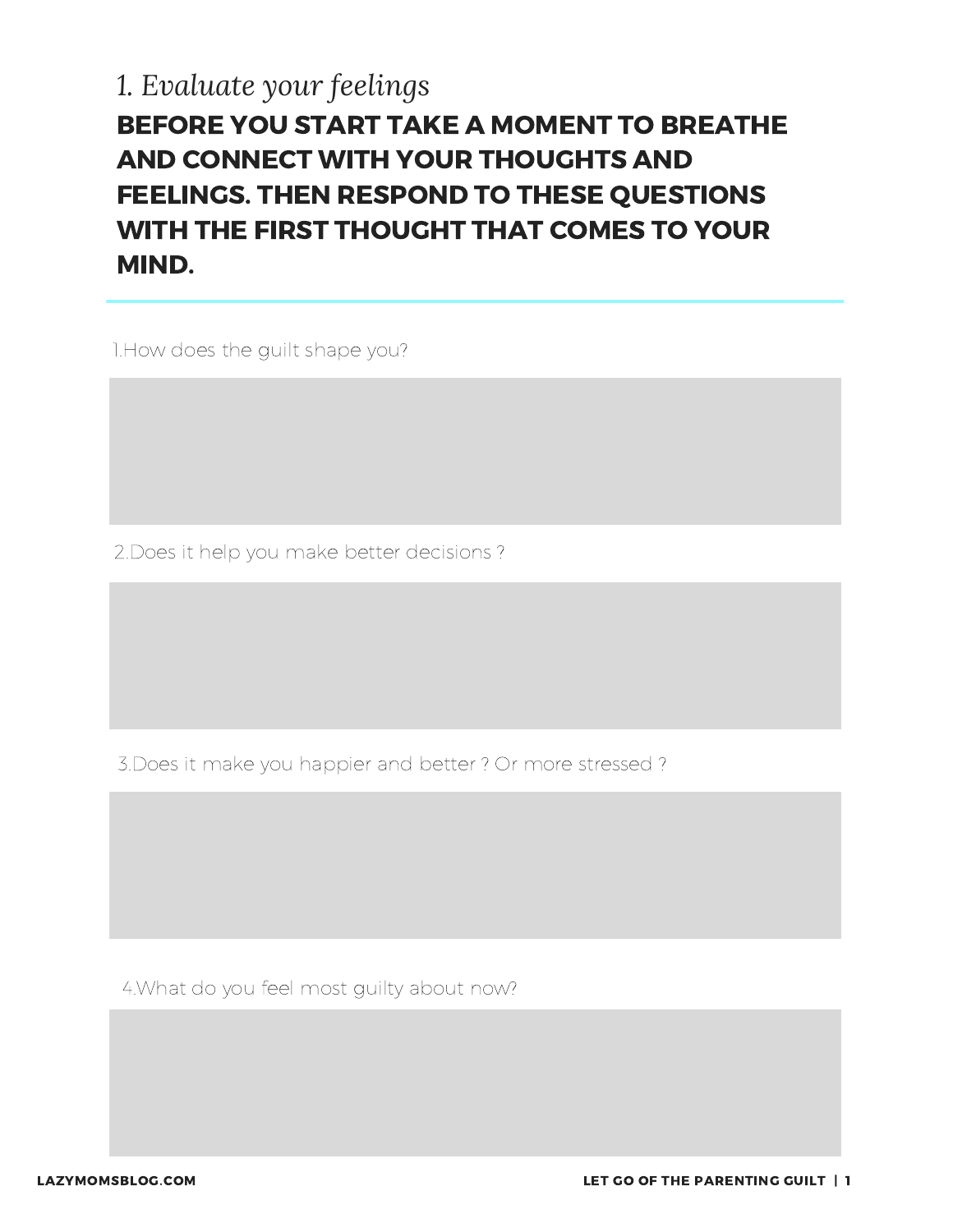### *2. Forgive yourself.*

#### BEHIND GUILT STAND UNREALISTIC EXPECTATIONS THAT WE HAVE TOWARDS OURSELVES . BUT WE ARE ALL HUMAN, AND SOMETIMES WE ALL FAIL.

#### FILL IN THIS SPACE WITH YOUR SPONTANEOUS ANSWERS:

What would you say to your best friend who's feeling guilty about a parenting moment?

Now, can you talk to yourself with the same kindness and compassion?

What do you believe that a good parent does / is ?

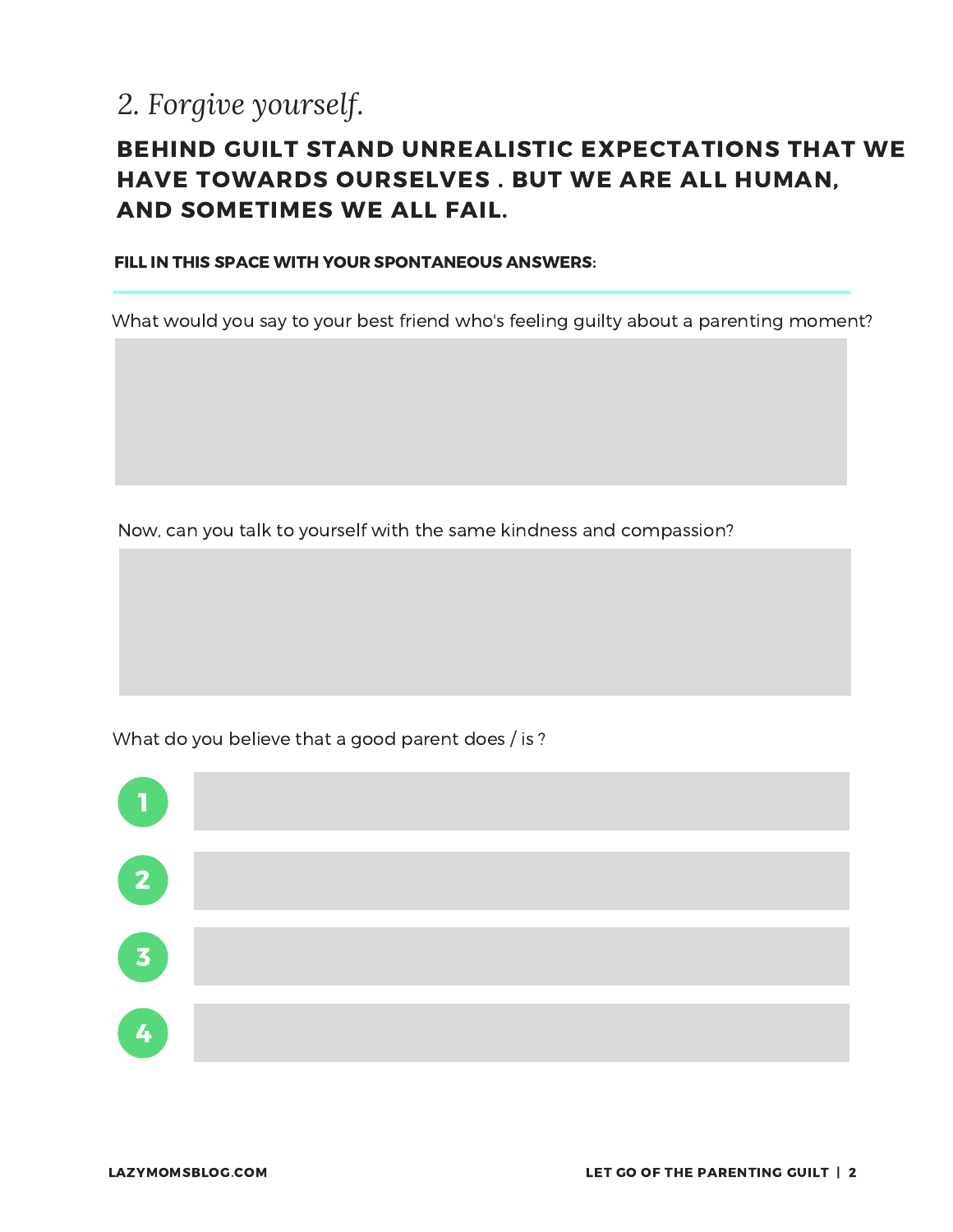

#### THE WINNICOTT'S THEORY OF A GOOD ENOUGH PARENT: A GOOD PARENT IS THE ONE WHO RESPONDS TO 80% OF THEIR CHILD'S REAL NEEDS ( EMOTIONAL AND PHYSICAL).

THIS MEANS THAT YOU ARE A GOOD PARENT AS LONG AS YOU'RE FEEDING YOUR KIDS, KEEPING THEM WARM, SAFE AND EDUCATED, TAKING CARE OF THEM AND RESPONDING TO THEIR NEEDS IN 80 % OF TIME,

## YOU'RE DOING A GREAT JOB!

What do your children really need from you?

What parenting actions are you proud of?